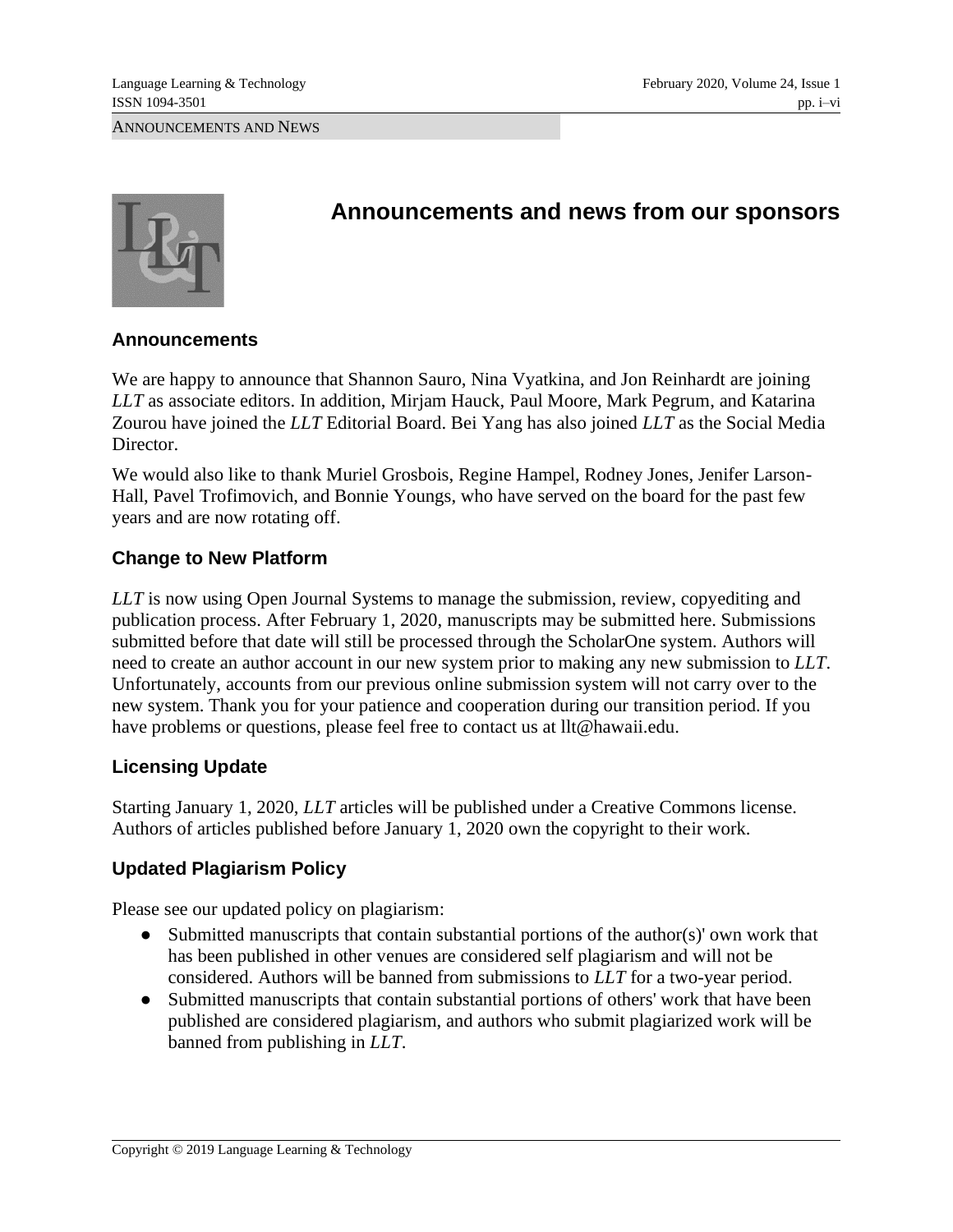### **Request for copyeditors**

We are soliciting volunteer help to proofread articles that will be published in our journal. This will be an opportunity to participate in and learn about the field, to enrich your experience in editing academic work, and to be involved in this scholarly community. It is also a good way to build your CV. If you would like to volunteer, please contact *LLT* at llt@hawaii.edu.

#### **Reviewer Acknowledgements for Volume 23**

We would like to thank the following reviewers:

Dr. Ian Walkinshaw Dr. Lee B. Abraham Dr. Zsuzsanna Abrams Dr. Ali Farhan AbuSeileek Ms. Katherine Ackerley Dr. Yuka Akiyama Dr. Minoo Alemi Dr. David Allen Dr. Heather Allen Dr. Rachel Allen Dr. Yousif Alshumaimeri Dr. Kelly Christine Arispe Prof. Nike Arnold Dr. Vahid Aryadoust Dr. Laura Ballard Prof. Kathleen Bardovi-Harlig Prof. Aaron Olaf Batty Dr. Dawn Bikowski Dr. Robert Blake Dr. Rocío Blasco García Dr. Joel Bloch Dr. Celina Bortolotto Prof. Alex Boulton Dr. Linda Bradley Dr. Dan Brown Dr. Alberto Bruzos Moro Dr. Jack Lester Burston Dr. Silvia Canto Mr. J. Elliott Casal Dr. Luis Cerezo Dr. Angela Chambers Ms. Aichia Chang Dr. Cheryl Wei-yu Chen Dr. Hsin-I Chen Dr. Alice Chik

Ms. Jennifer Claro Prof. Andrew Cohen Dr. Cathy Cohen Dr. " Jillian" Conry Mr. Frederik Cornillie Dr. Beatriz Cortina-Pérez Dr. Elena Cotos Dr. D. Joseph Cunningham Dr. Amanda Dalola Dr. Danping Danping Wang Dr. Mark Darhower Dr. Nina Daskalovska Dr. Robert Davis Dr. Tracey M. Derwing Dr. Melinda Dooly Dr. Stayc DuBravac Dr. Beatrice Dupuy Mr. Masaki Eguchi Dr. Deniz Erguvan Dr. Zohreh Eslami Dr. Luana Ferreira Lopes Silva Dr. Lionel Fontan Dr. Mark R. Freiermuth Dr. Carolin Fuchs Dr. Robert Godwin-Jones Prof. Senta Goertler Dr. Marta González-Lloret Dr. Ricardo Gutierrez-Osuna Prof. Regine Hampel Prof. Debra Hardison Dr. Mohammad Hassanzadeh Mr. Dmetri Hayes

Prof. Emily Hellmich Prof. Francesca Helm Prof. Alan Hirvela Dr. Hsin-chou Huang Mr. Daniel Richard Isbell Dr. Min Jung Jee Dr. Song Jiang Dr. Li Jin Ms. Marlene Johnshoy Dr. Mark Kaiser Dr. Richard Kern Dr. Greg Kessler Dr. Minkyung Kim Dr. Markus Kotter Dr. Dennis Koyama Mr. Jeff Kuhn Dr. Yuri Kumagai Dr. Malgorzata Kurek Mr. Kristopher Kyle Dr. Mingyue Li Dr. Chun Lai Dr. Yu-Ju Lan Ms. Jinyoung Lee Dr. Sangmin Michelle Lee Dr. Xiao Lei Dr. Agnieszka Lenko-Szymanska Dr. Aubrey Neil Leveridge Dr. John Levis Dr. Tim Lewis Dr. Mimi Li Dr. Shuangling Li Mr. Jian Liao Dr. Meei-Ling Liaw Prof. Huifen Lin Dr. Stephanie Link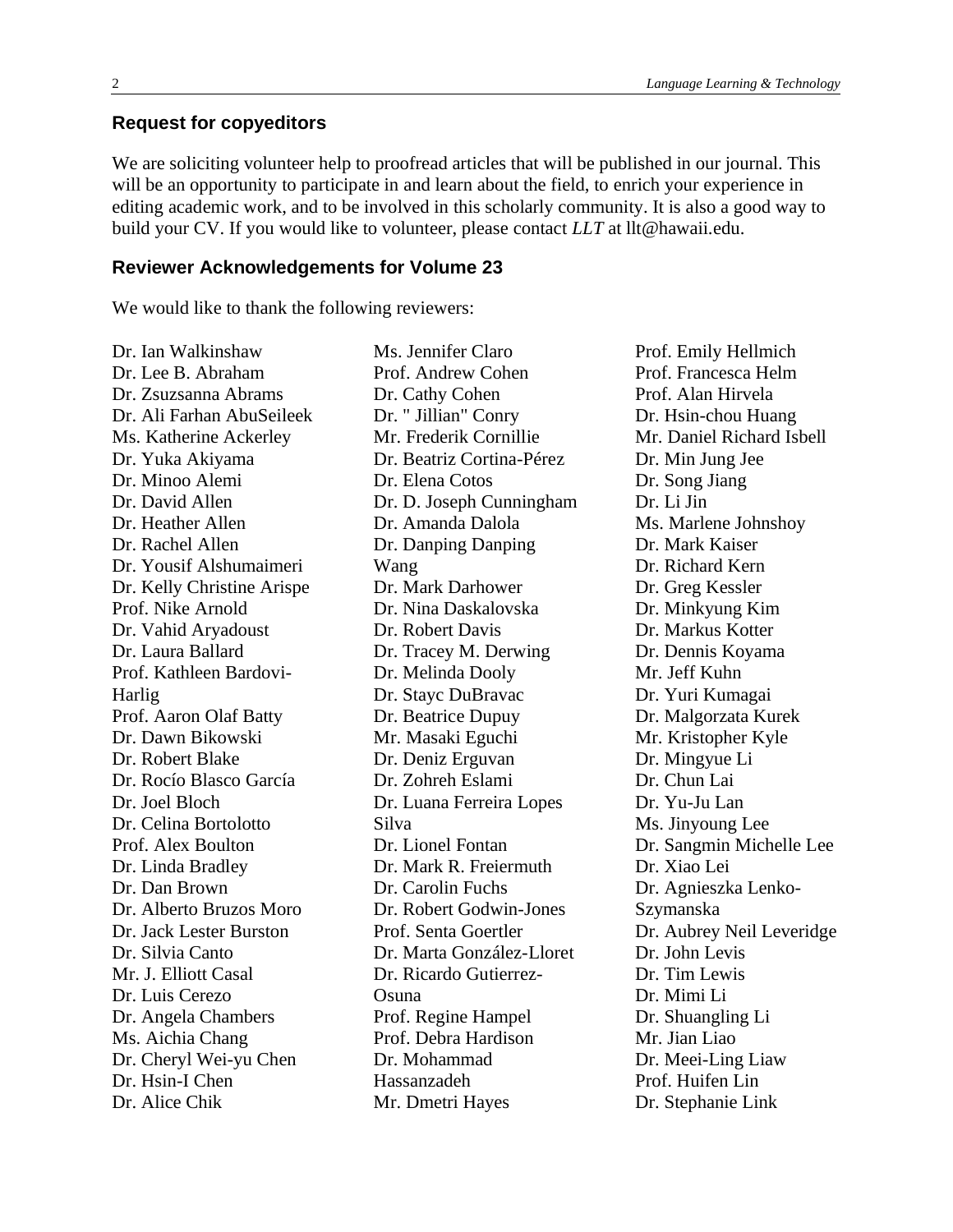Dr. Hsien-Chin Liou Dr. Dilin Liu Prof. Pei-Lin Liu Ms. Qian Liu Dr. Barbara Loranc-Paszylk Dr. Gillian Lord Dr. Eva Maria Luef Dr. Paul Lyddon Dr. Beatriz Martin Marchante Dr. Ines Aileen MARTIN Dr. Muqing Ma Mr. Patrick Mannion Dr. Owen McGrath Prof. Stuart McLean Dr. Giulia Messina Dahlberg Ms. Kathleen Mitchell Dr. Mohammed Ali Mohsen Dr. Katia Regina Monteiro Dr. Nina Moreno Dr. Klaus Mundt Dr. Kathryn Annette Murphy-Judy Dr. Lindsy Myers Prof. Jean-Paul Narcy-Combes Mr. Long Van Nguyen Ms. Phuong Nguyen Dr. Ana Nino Mr. Adam Nunes Dr. Robert O'Dowd Dr. Kate Paesani Dr. Susan Parks Dr. Jill Pellettieri Dr. Luke Plonsky Mr. Frederick Poole

Dr. Grace Yue Qi Dr. Nasrin Ramezanali Dr. Hayo Reinders Dr. Jonathon Reinhardt Dr. Mehdi Riazi Mr. Paul Richards Dr. Anne Rimrott Prof. Tom Robb Dr. Michael P.H. Rodgers Dr. Julio C. Rodriguez Dr. Jekaterina Rogaten Dr. Marianna V Ryshina-Pankova Dr. Joséphine Rémon Dr. H. Müge Satar Dr. Shannon Sauro Miss Olga Savchenko Dr. Theresa Schenker Dr. Kyle W Scholz Dr. Olcay Sert Dr. Karim Shabani Prof. Gillian Skyrme Dr. Bryan Smith Miss Sinem Sonsaat Prof. Susana Sotillo Dr. Elana Spector-Cohen Dr. Glenn Stockwell Dr. Sei Sumi Ms. Yanyan Sun Dr. Yu-Chih Sun Dr. Pia Sundqvist Prof. Tetyana Sydorenko Dr. Julie Sykes Dr. Naoko Taguchi Mr. Chiachieh Tang Dr. Joshua Thoms Prof. Ron Thomson Dr. Constanza Tolosa Dr. Sheng-Shiang Tseng

Prof. Vincenza Tudini Dr. Per Urlaub Miss Katia Vanderbilt Dr. Robert Vanderplank Dr. Erik Voss Dr. Nina Vyatkina Dr. Ute Walker Dr. Lara Wallace Dr. Shudong Wang Dr. Yanlin Wang Prof. Yuping Wang Prof. Paige Ware Dr. Mark Warschauer Dr. Yukiko Watanabe Miss Rebecca White Dr. Shona Whyte Dr. Lawrence Williams Prof. Paula Winke Dr. Senem Yildiz Prof. Jie Chi Yang Dr. Se Jeong Yang Dr. Yu-Feng (Diana) Yang Dr. Inigo Yanguas Dr. Ellen Yeh Mr. Peng Yin Dr. Makoto Yoshii Dr. Bonnie Lynne Youngs Dr. Qi Zhang Dr. Binbin Zheng Dr. Nicole Ziegler Prof. Howard Chen Dr. Paul Andrew Gruba Dr. Simon Smith Mr. Bruce Solomon Dr. Rémi Adam van **Compernolle** Dr. Jonathan Wrigglesworth Ms. Tina Čok

### **Copy Editor Acknowledgements for Volume 23, Issue 2**

The editorial staff would like to thank the copy editors that edited the manuscripts appearing in this issue. We appreciate their dedication and service while helping to prepare these manuscripts for publication.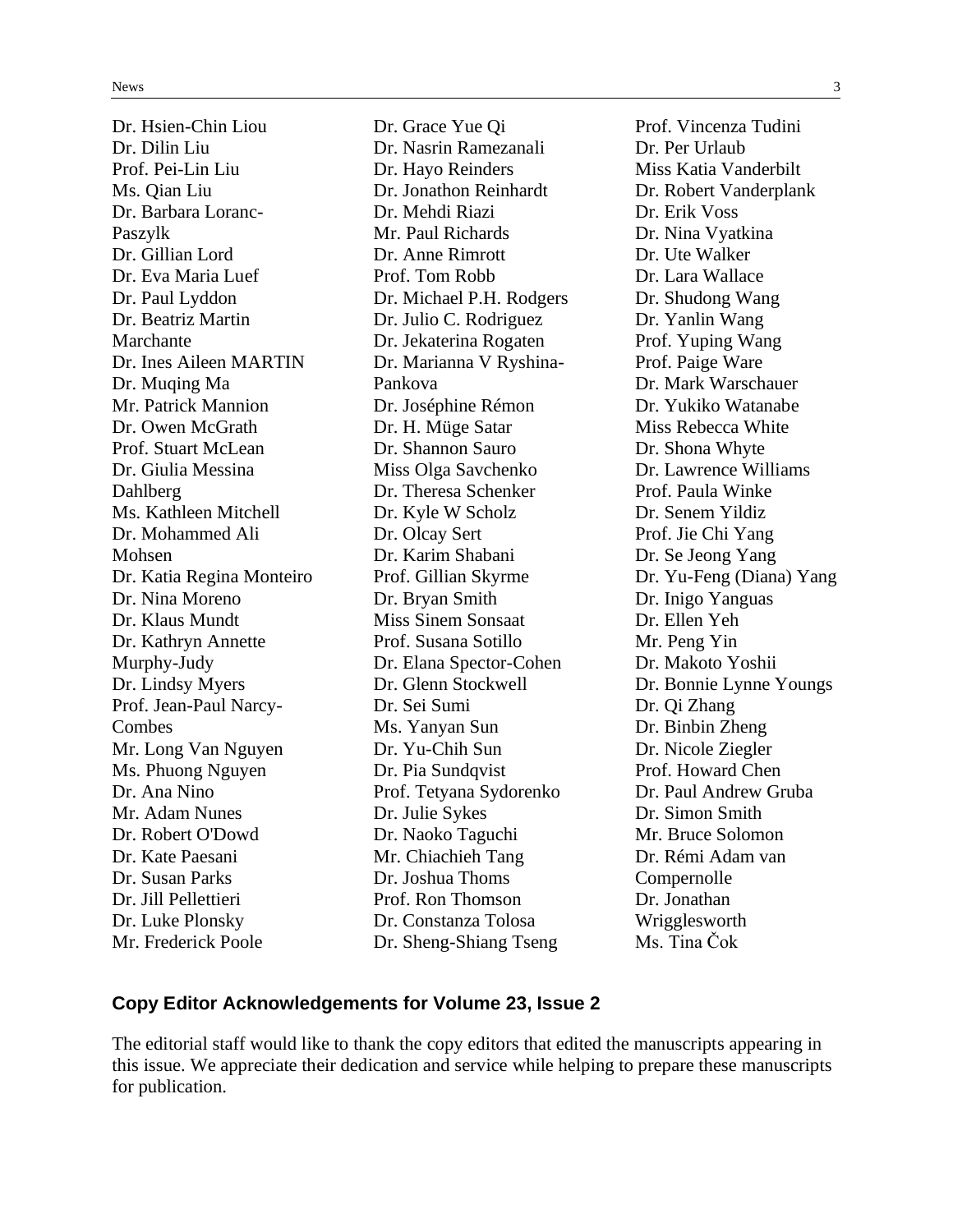# **Sponsors**

University of Texas at Austin Center for Open Educational Resources & Language Learning University of Hawai'i National Foreign Language Resource Center University of Hawai'i Center for Language and Technology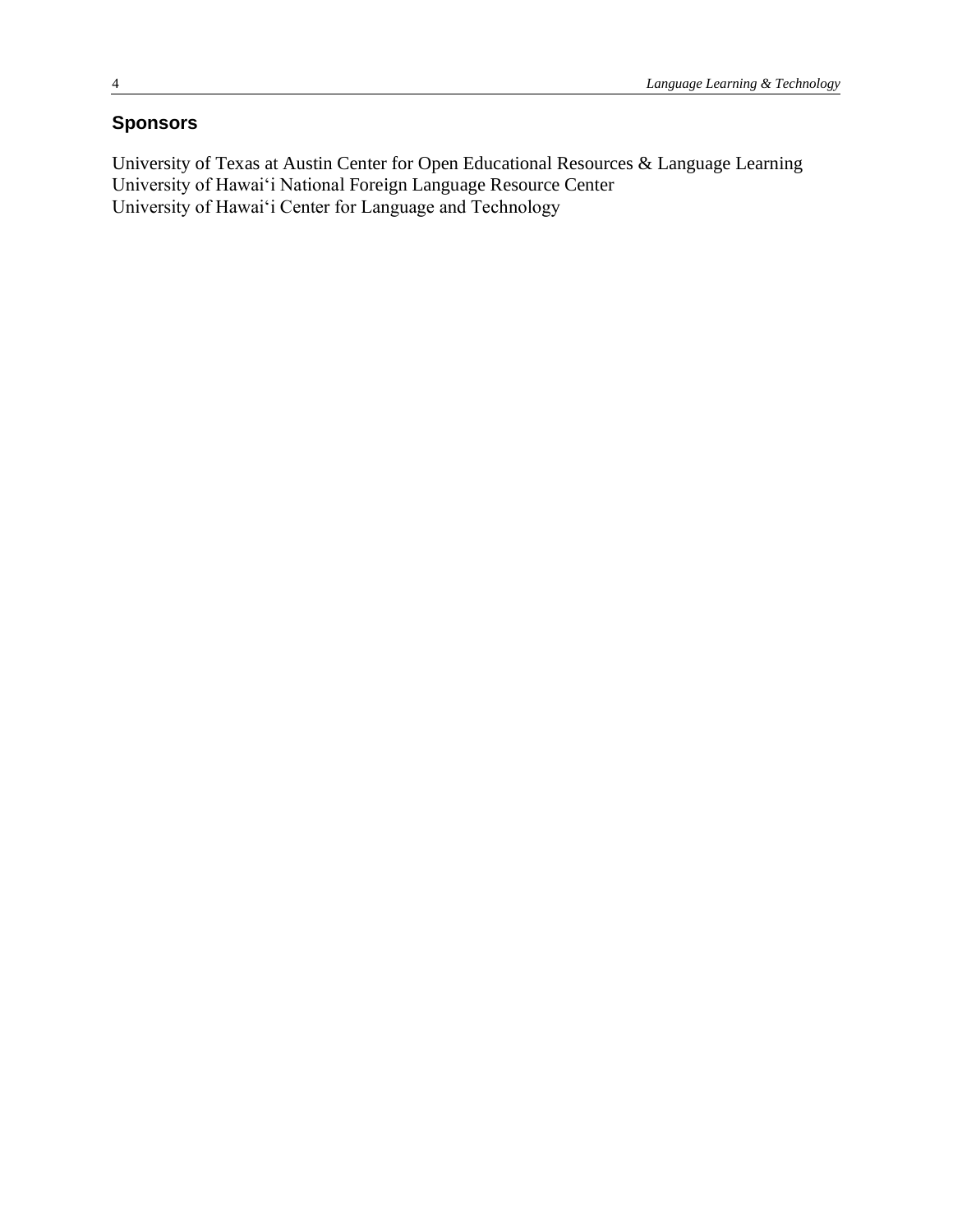# **The Center for Open Educational Resources & Language Learning [\(COERLL\)](https://www.coerll.utexas.edu/)**

A leader in the development and dissemination of Open Educational Resources (OER) such as textbooks, videos, and websites, COERLL works to create an open digital environment for sharing rooted in the use of open licenses, which allow foreign language learners and teachers to exchange products, practices, and findings through workshops and online communities.

## **[Olha lá videos for Portuguese](https://www.youtube.com/talkingrealportuguese)**

Dr. Orlando Kelm has launched a YouTube channel with video clips from a variety of different projects, including a new series of videos called "Olha lá", where the hosts explain Brazilian culture and language through photos of the linguistic landscape.

## **[Reality Czech](https://realityczech.org/)**

We're excited to announce that Christian Hilchey, with the support of COERLL and UT Austin's Center for Russian, East European and Eurasian Studies, has published the first 5 units of the free, openly licensed beginner Czech course Reality Czech. The next 5 units are on their way.

# **New materials and opportunities for participation in our Heritage Spanish community**

COERLL and the Texas Coalition for Heritage Spanish (TeCHS) will be hosting a summer workshop on teaching Spanish as a heritage language. Apply to receive money to help pay for travel, or to share your work in a poster session [here.](https://www.coerll.utexas.edu/coerll/events)

We also recently published [¡Listos!,](https://espanolabierto.org/listos/) a set of new units by Meredith Clark and José Sologuren which use relevant scenarios related to personal life, college tasks, career readiness and civic participation to engage heritage learners in grades 6-12.

### **Video on finding authentic texts**

View the recording of our [webinar](http://bit.ly/32JQSUD) about finding authentic L2 texts.

#### **COERLL News**

For updates about the above projects, sign up for [COERLL news!](http://bit.ly/COERLLnews) You can also read about COERLL's other projects at our projects [page.](http://www.coerll.utexas.edu/coerll/projects)